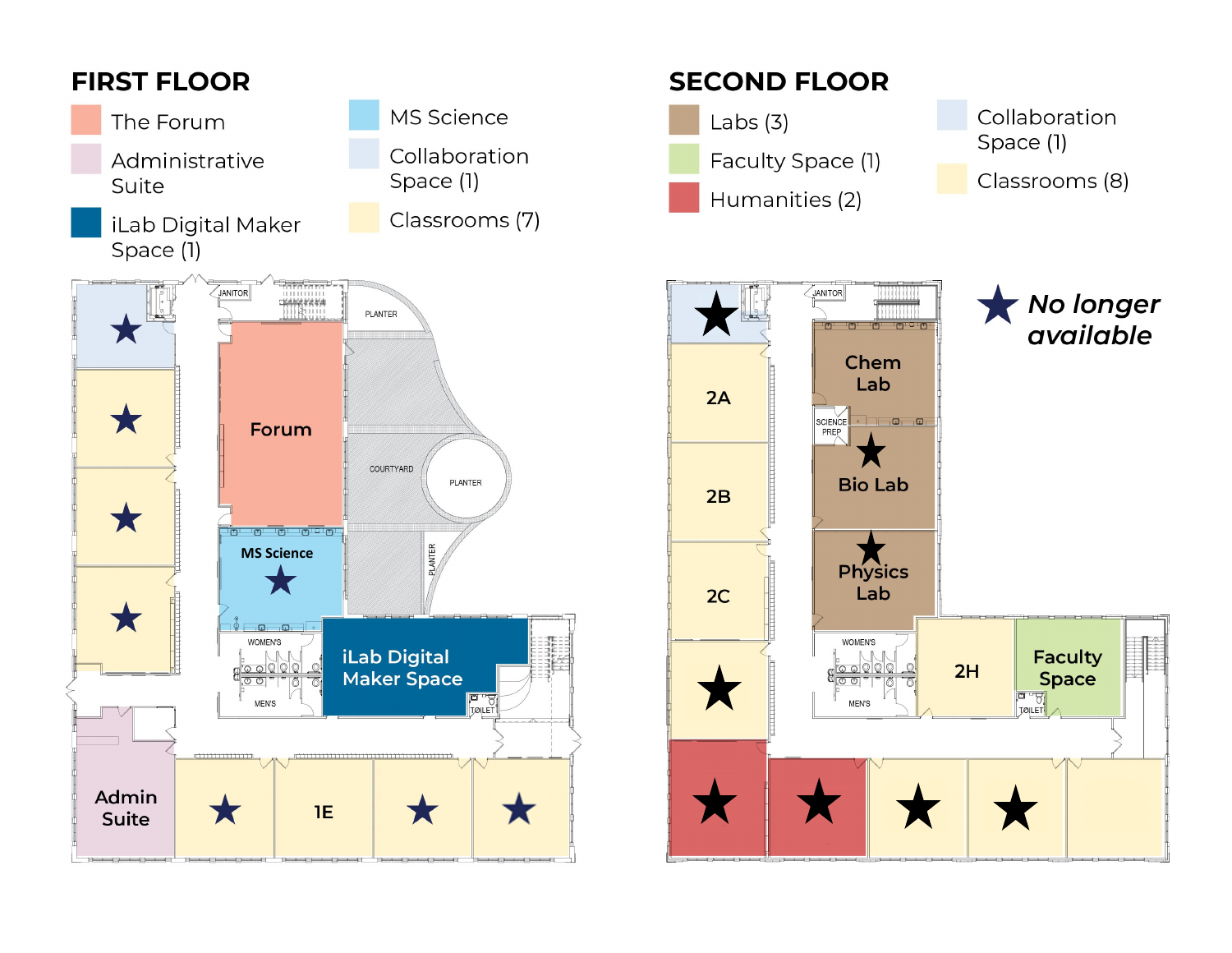## **NAMING OPPORTUNITIES**

(Please note Naming Opportunities is two-sided)

The Trinity Academy Board of Directors and Campaign Planning Committee are pleased to offer the following naming opportunities to recognize extraordinary generosity to the *Trinity Rise* Campaign.

Priority for reserving naming opportunities will be based first on a donor's campaign gift or pledge level and second on the earliest date of campaign commitment. Additional naming opportunities will be added as they become available.

| <b>Naming Opportunity</b>          | <b>Gift Level</b>               | <b>Available</b><br><b>Spaces</b> | <b>Status</b>                        |
|------------------------------------|---------------------------------|-----------------------------------|--------------------------------------|
| Upper School Academic Building     | \$2,250,000                     | ٦                                 |                                      |
| Courtyard                          | \$1,000,000                     | 1                                 |                                      |
| Large Meeting Room - The Forum     | $\frac{4}{3}$<br>500,000        | 1                                 |                                      |
| Innovation Lab/Digital Maker Space | 500,000<br>\$                   | ı                                 |                                      |
| Biology Lab*                       | $\ddot{\mathcal{L}}$<br>250,000 | 1                                 | <b>No Longer</b><br><b>Available</b> |
| Chemistry Lab*                     | \$<br>250,000                   | ٦                                 |                                      |
| Physics Lab*                       | $\ddot{\mathcal{L}}$<br>175,000 | 1                                 | <b>No Longer</b><br><b>Available</b> |
| Administrative Suite               | 250,000<br>\$                   | 1                                 |                                      |
| <b>Faculty Space</b>               | $\ddot{\mathcal{L}}$<br>200,000 | ı                                 |                                      |
| Humanities Classroom <sup>*</sup>  | \$<br>150,000                   | $\overline{2}$                    | <b>No Longer</b><br><b>Available</b> |
| Middle School Science*             | $\mathfrak{P}$<br>100,000       | 1                                 | <b>No Longer</b><br><b>Available</b> |
| <b>Collaboration Space*</b>        | $\mathfrak{P}$<br>100,000       | $\overline{2}$                    | <b>No Longer</b><br><b>Available</b> |
| Elevator                           | $\ddot{\mathcal{L}}$<br>100,000 | 1                                 |                                      |
| Classrooms*                        | \$<br>75,000                    | 15                                | 5<br><b>Remaining</b>                |
| Donor Recognition                  | All                             | Many                              |                                      |

\* See back for naming suggestions Updated June 7, 2022

10224 Baileywick Road, Raleigh, NC 27613 (919) 786-0114 ext. 1723

TrinityRise@trinityacademy.com **TrinityRise.org**